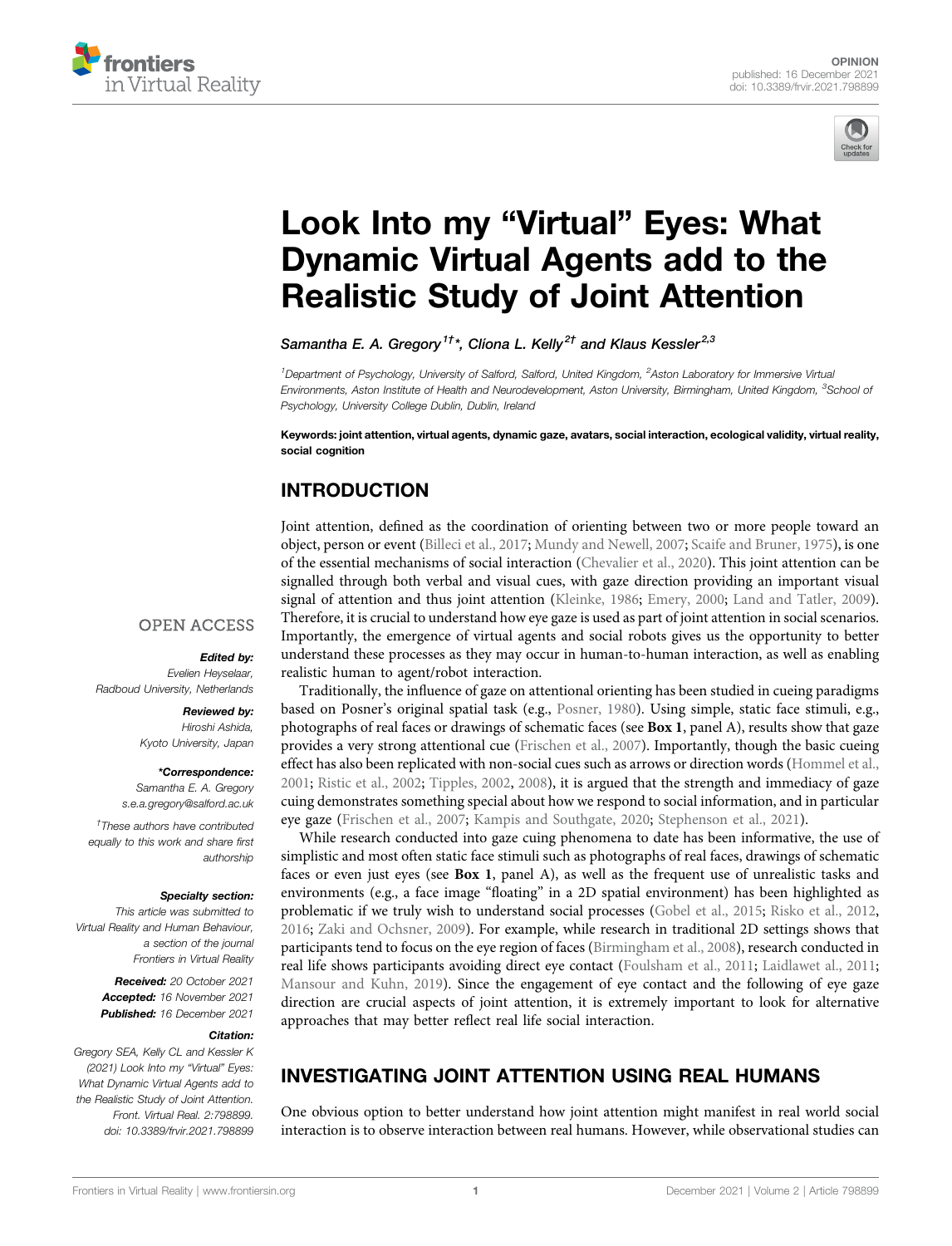<span id="page-1-0"></span>BOX 1 | Examples of the range of stimuli used in research presented in this review rated on realism, flexibility (of movement) and experimental control. The left side begins with highly controlled but unrealistic and inflexible stimuli of static faces (A), next we show the poorly controlled, but flexible and potentially realistic approach of using real humans (B), though arguably realism is weakened by the contrived nature of studies and environments, with this being exacerbated by the addition of experimentally necessary but distinctive brain imaging technology in the examples shown here. Finally, on the right we arguably achieve greater realism and control, as well as reasonable movement flexibility by using dynamic virtual agents (C) where the eyes and heads can move. Presented examples have either been reproduced with permission or created for the box to be representative of stimuli used. 1. Schematic faces, e.g., [Friesen and Kingstone, \(1998\);](#page-3-12) 2. "Dynamic" photograph gaze shift stimuli where a direct face is present prior to an averted gaze face\*, e.g., [Chen et al. \(2021\)](#page-3-13); 3. Averted gaze photograph stimuli\*, e.g., [Driver et al. \(1999\)](#page-3-14); 4. Human-human interaction, reproduced with permission from [Dravida et al. \(2020\)](#page-3-11); 5. Human-human shared attention paradigm, reproduced with permission from [Lachat et al.](#page-4-13) [\(2012\);](#page-4-13) 6. Human as gaze cue, example used with permission from [Cole et al. \(2015\)](#page-3-10); 7. Dynamic virtual agent head, permitted reproduction from [Caruana et al. \(2020\);](#page-3-15) 8. Virtual agent as gaze cue (lab stimuli), as used in [Gregory \(2021\);](#page-3-16) 9. Virtual agent as interaction partner with realistic gaze movement (lab stimuli) Kelly at al., (in prep; see video [youtu.be/sgrxOpYP91E](https://youtu.be/sgrxOpYP91E)).

\*Face images from The Radboud Faces database, [Langner et al. \(2010\)](#page-4-17).



be informative, it is also important to employ experimental studies in order to build theories and test hypotheses about the nature of human interaction. Indeed, a number of empirical studies have been conducted using real human interaction, which in principle replicate known gaze cuing and joint attention effects ([Cole et al., 2015](#page-3-10); [Dravida et al., 2020](#page-3-11); [Lachat et al., 2012,](#page-4-13) see [Box 1](#page-1-0), panel B). However, using real humans as interaction partners in such empirical studies has a number of important limitations which affect the kinds of studies and level of nuance possible.

First, such studies are resource heavy, requiring a confederate's concentration and time, thus limiting the number of repetitions possible (trials and participants). Second, study design is limited; for example, it is impossible to subtly change timings of gaze shifts in the millisecond range, change the identity of the gaze cue during the task, and change other aspects of stimulus presentation. Third, experimental control is limited; real people will not perform the same action in the same way multiple times during an experimental session and are also unlikely to behave in exactly the same way in each different experimental session. Further, they may make many involuntary nuanced facial expressions such as smirking or raising their eyebrows, as well as uncontrollable micro expressions (e.g.,

[Porter and ten Brinke, 2008](#page-4-14); [Porter et al., 2012](#page-4-15)), potentially affecting the validity of the study (e.g., [Kuhlen and Brennan, 2013\)](#page-4-16). Finally, while using human confederates, participants are often taking part in a very unnatural "social" experience, i.e., engaging in a highly artificial task in a lab environment while being stared at by a stranger who is not communicating in a particularly natural way (See [Box 1](#page-1-0), panel B).

Therefore, while using real humans provides real-life dynamic interaction, this comes at the cost of experimental control and design complexity. While others have suggested the use of social robots (e.g., [Chevalier et al., 2020\)](#page-3-1), here, we propose that virtual agents are the optimum alternative for the experimental study of joint attention.

## INVESTIGATING JOINT ATTENTION USING VIRTUAL AGENTS

Virtual Agents (VAs: also referred to as virtual humans or characters) are defined as computer-generated virtual reality characters with human-like appearances, in contrast to an avatar, which is a humanoid representation of a user in a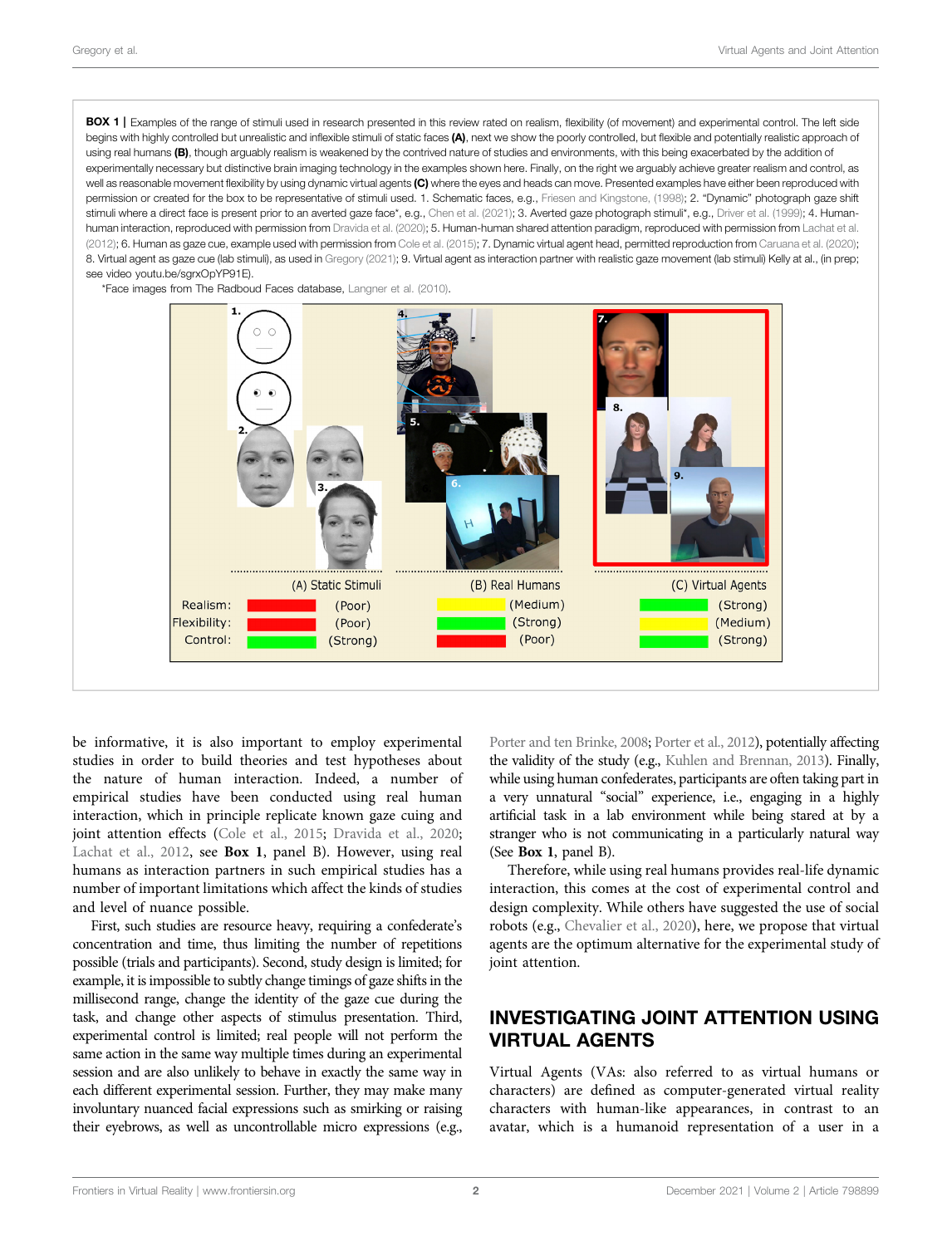virtual world ([Pan and Hamilton, 2018](#page-4-18)). These VAs offer the opportunity to conduct social interaction studies with higher realism while retaining experimental control. Importantly, similar social behaviours have been found during interactions with VAs as are observed during real human interaction (for reviews and further discussion see [Bombari et al., 2015](#page-3-17); [Kothgassner and Felnhofer, 2020](#page-4-19); [Pan and Hamilton, 2018](#page-4-18)).

The use of VAs is highly cost effective, with ready-made or easy to modify assets available on several platforms (Examples: Mixamo: [www.mixamo.com;](http://www.mixamo.com) SketchFab: [sketchfab.com](http://sketchfab.com); MakeHuman: [www.makehumancommunity.org](http://www.makehumancommunity.org)). These VA assets can then be manipulated for the purposes of a study using free software such as Blender for animation and Unity3D for experimental development and control. The VAs can be presented in fully immersive virtual systems through immersive VR headsets as well as through augmented virtual reality and finally through basic computer setups, each of which having pros and cons related to expense, portability and immersion ([Pan and Hamilton, 2018](#page-4-18)). Importantly, even using VA-based stimuli (e.g., dynamic video recordings) in traditional screen-based studies offers significantly more social nuance and realism compared to using static images of disembodied heads (e. g., [Gregory, 2021](#page-3-16), see [Box 1](#page-1-0), panel C). Indeed, gaze is associated with an intent to act ([Land and Tatler, 2009](#page-4-2)) and it is difficult to imagine a static head performing a goal directed action.

When considering using VAs as social partners, researchers may consider factors such as the realism of the VAs, including the issue of the "uncanny valley" and whether the participant perceives the VA as a social partner at all. It may be argued that people will not interact with VAs in the same way they will with real humans. However, research indicates that this concern is unfounded ([Bombari et al., 2015;](#page-3-17) [Kothgassner](#page-4-19) [and Felnhofer, 2020;](#page-4-19) [Pan and Hamilton, 2018\)](#page-4-18), indeed, research in moral psychology demonstrates strong realistic response in VR [\(Francis et al., 2016](#page-3-18); [Francis et al., 2017](#page-3-19); [Niforatos et al., 2020\)](#page-4-20).

The "uncanny valley" refers to our loss of affinity to computer-generated agents when they fail to attain humanlike realism ([Mori et al., 2012\)](#page-4-21). This can serve as a reminder that the VA is not real, limiting the naturalness of the interaction. First, it is important to note that the same arguments of unnaturalness can also be applied to some studies using real humans, as discussed above and presented in [Box 1](#page-1-0), panel B. Therefore, even rudimentary VAs can be beneficial when investigating social interaction. Indeed, research suggests that even presenting the most basic VA can be successful if the eyes are communicative, with findings showing responses to gaze in human-to-agent interactions are comparable to those in human-human interaction [\(Ruhland et al., 2015\)](#page-4-22).

Joint attention as initiated through eye gaze is therefore an area ripe for the use of VAs because it is generally investigated in isolation from verbal cues, as well as in isolation from body movements which can affect responses independently (e.g., [Mazzarella et al., 2012](#page-4-23)), mitigating concerns regarding the complexity of producing realistic speech and action ([Pan and](#page-4-18) [Hamilton, 2018\)](#page-4-18). Importantly, for use in joint attention

research VAs can mimic the dynamic behaviour of human gaze with significant precision, with VAs having full eye movement available (e.g., [Ruhland et al., 2015](#page-4-22)). Similar to whole-body motion capture for animations, it is possible to apply real-time and/or recorded human eye movements onto VAs, e.g., by using HMDs with eye-tracking such as the HTC Vive Pro Eye (See video: [https://youtu.be/sgrxOpYP91E](https://youtu.be/a5yBl4OL500)), creating the impression of a highly naturalistic interaction, but one with the key aspects of experimental control. This therefore goes significantly beyond traditional gaze cuing studies where gaze is presented statically in the desired directions (See [Box 1](#page-1-0), panel A). Importantly, VAs allow investigation of social-interaction with real human gaze sequences as well as allowing the possibility of a closed-loop system that would determine the VAs' behaviour based on the users' gaze ([Kelly et al., 2020](#page-3-20)). This therefore allows fundamental investigations into how a person responds when their gaze is followed.

Going beyond eye gaze, VAs also enable the consistent use of age-matched stimuli, especially when investigating child development or aging, where it may be difficult to use agematched confederates. Age matching as well as controlled age mismatching can be vital in understanding changes in joint attention and other aspects of social cognition across the lifespan (e.g., [Slessor et al., 2010\)](#page-4-24), as well as when investigating differences in children with learning difficulties related to ADHD and autism diagnosis (e.g., [Bradley and Newbutt, 2018](#page-3-21); [Jyoti et al., 2019](#page-3-22)). VAs also facilitate investigations of cueing with a controlled variety of different "people" as well as more general effects of multiagent joint attention ([Capozzi et al., 2015](#page-3-23); [Capozzi](#page-3-24) [et al., 2018](#page-3-24)). Indeed, the presentation of VAs allows full control of the distance between each partner and their gaze behaviour while allowing for a natural configuration of people in a room; a difficult endeavour with multiple human confederates.

Virtual scenarios also enable the manipulation of the environment in which the interaction occurs, and of the stimuli presented as part of the task. This allows investigation of how interactions may occur differently in indoor vs outdoor environments, as well as comparing formal learning environments like a classroom to less formal environments. Consequently, future investigations of joint attention in more dynamic, interactive VR scenarios could focus on how the participant explores the virtual world(s) with their virtual social partner(s).

# **CONCLUSION**

The use of virtual reality and agents (VAs) in studying human interaction allows researchers a high level of experimental control while allowing participants to engage naturally in a realistic experimental environment. This enables researchers to study the nuances of joint attention—and social interaction more generally—without the common pitfalls of both simplistic static face-stimuli as well as studies using real humans. In contrast to using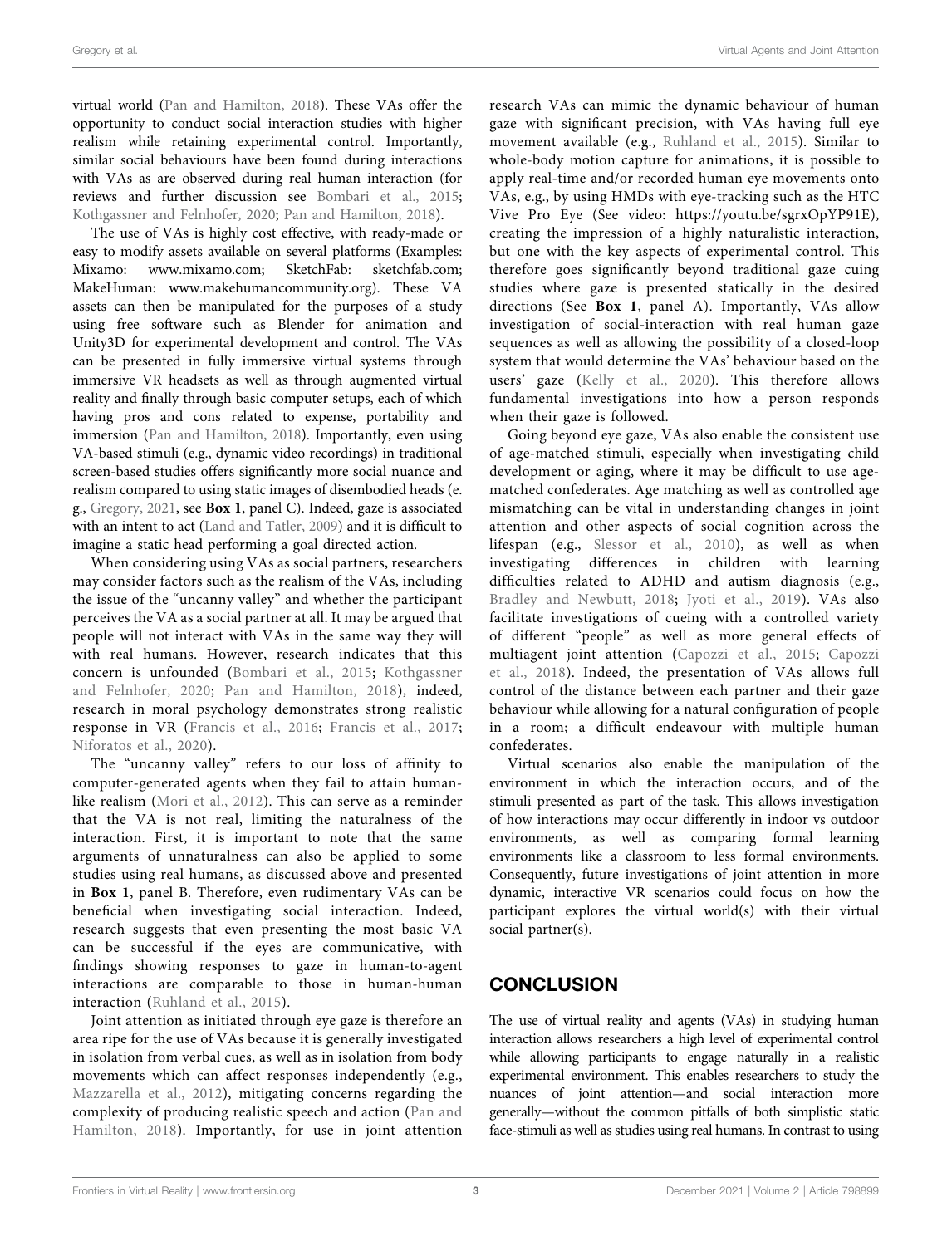human-to-human interaction, the functionality and control of VAs mitigates any lack of realism that may be experienced. Arguably it is more natural to interact with a VA presented in a realistic VR environment than with a real human in unusual experimental settings/headgear (see [Box 1](#page-1-0)). Further, though it has been proposed that social robots are an ideal alternative to human to human interaction, particularly in terms of control and realism of eye gaze interaction [\(Chevalier et al., 2020\)](#page-3-1), VAs, particularly when presented in fully immersive VR environments, are more versatile, more cost effective and potentially more realistic than social robots. VAs offer infinite options for quick adjustments in terms of appearance (e.g., age), environment and kinematics as well as a significantly higher control over the experimental setting. This is further corroborated by the accelerated emergence of the so-called "Metaverse" and we therefore argue that future breakthroughs in understanding human social interaction will likely come from investigations using VAs believed to have genuine agency in a task. Therefore, having VAs that can react based on a

## **REFERENCES**

- <span id="page-3-0"></span>Billeci, L., Narzisi, A., Tonacci, A., Sbriscia-Fioretti, B., Serasini, L., Fulceri, F., et al. (2017). An Integrated EEG and Eye-Tracking Approach for the Study of Responding and Initiating Joint Attention in Autism Spectrum Disorders. Sci. Rep. 7 (1), 1–13. doi:[10.1038/s41598-017-13053-4](https://doi.org/10.1038/s41598-017-13053-4)
- <span id="page-3-8"></span>Birmingham, E., Bischof, W. F., and Kingstone, A. (2008). Gaze Selection in Complex Social Scenes. Vis. Cogn. 16 (2), 341–355. doi:[10.1080/](https://doi.org/10.1080/13506280701434532) [13506280701434532](https://doi.org/10.1080/13506280701434532)
- <span id="page-3-17"></span>Bombari, D., Schmid Mast, M., Canadas, E., and Bachmann, M. (2015). Studying Social Interactions through Immersive Virtual Environment Technology: Virtues, Pitfalls, and Future Challenges. Front. Psychol. 6 (June), 1–11. doi:[10.3389/fpsyg.2015.00869](https://doi.org/10.3389/fpsyg.2015.00869)
- <span id="page-3-21"></span>Bradley, R., and Newbutt, N. (2018). Autism and Virtual Reality Head-Mounted Displays: a State of the Art Systematic Review. Jet 12 (3), 101–113. doi:[10.1108/](https://doi.org/10.1108/JET-01-2018-0004) [JET-01-2018-0004](https://doi.org/10.1108/JET-01-2018-0004)
- <span id="page-3-23"></span>Capozzi, F., Bayliss, A. P., Elena, M. R., and Becchio, C. (2015). One Is Not Enough: Group Size Modulates Social Gaze-Induced Object Desirability Effects. Psychon. Bull. Rev. 22 (3), 850–855. doi:[10.3758/s13423-014-0717-z](https://doi.org/10.3758/s13423-014-0717-z)
- <span id="page-3-24"></span>Capozzi, F., Bayliss, A. P., and Ristic, J. (2018). Gaze Following in Multiagent Contexts: Evidence for a Quorum-like Principle. Psychon. Bull. Rev. 25 (6), 2260–2266. doi[:10.3758/s13423-018-1464-3](https://doi.org/10.3758/s13423-018-1464-3)
- <span id="page-3-15"></span>Caruana, N., Alhasan, A., Wagner, K., Kaplan, D. M., Woolgar, A., and McArthur, G. (2020). The Effect of Non-communicative Eye Movements on Joint Attention. Q. J. Exp. Psychol. 73 (12), 2389–2402. doi:[10.1177/](https://doi.org/10.1177/1747021820945604) [1747021820945604](https://doi.org/10.1177/1747021820945604)
- <span id="page-3-13"></span>Chen, Z., McCrackin, S. D., Morgan, A., and Itier, R. J. (2021). The Gaze Cueing Effect and its Enhancement by Facial Expressions Are Impacted by Task Demands: Direct Comparison of Target Localization and Discrimination Tasks. Front. Psychol. 12 (March), 696. doi:[10.3389/fpsyg.2021.618606](https://doi.org/10.3389/fpsyg.2021.618606)
- <span id="page-3-1"></span>Chevalier, P., Kompatsiari, K., Ciardo, F., and Wykowska, A. (2020). Examining Joint Attention with the Use of Humanoid Robots-A New Approach to Study Fundamental Mechanisms of Social Cognition. Psychon. Bull. Rev. 27 (2), 217–236. doi:[10.3758/s13423-019-01689-4](https://doi.org/10.3758/s13423-019-01689-4)
- <span id="page-3-10"></span>Cole, G. G., Smith, D. T., and Atkinson, M. A. (2015). Mental State Attribution and the Gaze Cueing Effect. Atten Percept Psychophys 77 (4), 1105–1115. doi:[10.3758/s13414-014-0780-6](https://doi.org/10.3758/s13414-014-0780-6)
- <span id="page-3-11"></span>Dravida, S., Noah, J. A., Zhang, X., and Hirsch, J. (2020). Joint Attention during Live Person-To-Person Contact Activates rTPJ, Including a Sub-component Associated with Spontaneous Eye-To-Eye Contact. Front. Hum. Neurosci. 14. doi:[10.3389/fnhum.2020.00201](https://doi.org/10.3389/fnhum.2020.00201)
- <span id="page-3-14"></span>Driver, J., Davis, G., Ricciardelli, P., Kidd, P., Maxwell, E., and Baron-Cohen, S. (1999). Gaze Perception Triggers Reflexive Visuospatial Orienting. Vis. Cogn. 6 (5), 509–540. doi:[10.1080/135062899394920](https://doi.org/10.1080/135062899394920)

participant's behaviour, and in particular to their gaze behaviour, opens the door to countless experiments that can provide stronger insights into how joint attention affects our cognition.

# AUTHOR CONTRIBUTIONS

SG and CK contributed equally to this work and share first authorship. KK is the senior author. All authors worked together on conceiving and drafting the manuscript, working collaboratively on a shared google document. All authors read, and approved the submitted version.

## FUNDING

This work was supported by a Leverhulme Trust early career fellowship (ECF-2018-130) awarded to S.E.A. Gregory.

- <span id="page-3-3"></span>Emery, N. J. (2000). The Eyes Have it: The Neuroethology, Function and Evolution of Social Gaze. Neurosci. Biobehavioral Rev. 24 (6), 581–604. doi[:10.1016/](https://doi.org/10.1016/S0149-7634(00)00025-7) [S0149-7634\(00\)00025-7](https://doi.org/10.1016/S0149-7634(00)00025-7)
- <span id="page-3-9"></span>Foulsham, T., Walker, E., and Kingstone, A. (2011). The where, what and when of Gaze Allocation in the Lab and the Natural Environment. Vis. Res. 51 (17), 1920–1931. doi:[10.1016/j.visres.2011.07.002](https://doi.org/10.1016/j.visres.2011.07.002)
- <span id="page-3-18"></span>Francis, K. B., Howard, C., Howard, I. S., Gummerum, M., Ganis, G., Anderson, G., et al. (2016). Virtual Morality: Transitioning from Moral Judgment to Moral Action? PLoS ONE 11 (10), e0164374–22. doi:[10.1371/](https://doi.org/10.1371/journal.pone.0164374) [journal.pone.0164374](https://doi.org/10.1371/journal.pone.0164374)
- <span id="page-3-19"></span>Francis, K. B., Terbeck, S., Briazu, R. A., Haines, A., Gummerum, M., Ganis, G., et al. (2017). Simulating Moral Actions: An Investigation of Personal Force in Virtual Moral Dilemmas. Sci. Rep. 7 (1), 1–11. doi:[10.1038/s41598-017-](https://doi.org/10.1038/s41598-017-13909-9) [13909-9](https://doi.org/10.1038/s41598-017-13909-9)
- <span id="page-3-12"></span>Friesen, C. K., and Kingstone, A. (1998). The Eyes Have it! Reflexive Orienting Is Triggered by Nonpredictive Gaze. Psychon. Bull. Rev. 5 (3), 490–495. doi[:10.3758/BF03208827](https://doi.org/10.3758/BF03208827)
- <span id="page-3-4"></span>Frischen, A., Bayliss, A. P., and Tipper, S. P. (2007). Gaze Cueing of Attention: Visual Attention, Social Cognition, and Individual Differences. Psychol. Bull. 133 (4), 694–724. doi:[10.1037/0033-2909.133.4.694](https://doi.org/10.1037/0033-2909.133.4.694)
- <span id="page-3-7"></span>Gobel, M. S., Kim, H. S., and Richardson, D. C. (2015). The Dual Function of Social Gaze. Cognition 136, 359–364. doi[:10.1016/j.cognition.2014.11.040](https://doi.org/10.1016/j.cognition.2014.11.040)
- <span id="page-3-16"></span>Gregory, S. E. A. (2021). Investigating Facilitatory versus Inhibitory Effects of Dynamic Social and Non-social Cues on Attention in a Realistic Space. Psychol. Res. 1. 0123456789. doi[:10.1007/s00426-021-01574-7](https://doi.org/10.1007/s00426-021-01574-7)

<span id="page-3-5"></span>Hommel, B., Pratt, J., Colzato, L., and Godijn, R. (2001). Symbolic Control of Visual Attention. Psychol. Sci. 12 (5), 360–365. doi:[10.1111/1467-](https://doi.org/10.1111/1467-9280.00367) [9280.00367](https://doi.org/10.1111/1467-9280.00367)

- <span id="page-3-22"></span>Jyoti, V., Gupta, S., and Lahiri, U. (2019). "Virtual Reality Based Avatar-Mediated Joint Attention Task for Children with Autism: Implication on Performance and Physiology," in 2019 10th International Conference on Computing, Communication and Networking Technologies, ICCCNT, IIT KANPUR, July 2019, IEEE, 1–7. doi:[10.1109/](https://doi.org/10.1109/ICCCNT45670.2019.8944467) [ICCCNT45670.2019.8944467](https://doi.org/10.1109/ICCCNT45670.2019.8944467)
- <span id="page-3-6"></span>Kampis, D., and Southgate, V. (2020). Altercentric Cognition: How Others Influence Our Cognitive Processing. Trends Cogn. Sci. 24, 945–959. doi[:10.1016/j.tics.2020.09.003](https://doi.org/10.1016/j.tics.2020.09.003)
- <span id="page-3-20"></span>Kelly, C., Bernardet, U., and Kessler, K. (2020). "A Neuro-VR Toolbox for Assessment and Intervention in Autism: Brain Responses to Non-verbal, Gaze and Proxemics Behaviour in Virtual Humans," in 2020 IEEE Conference on Virtual Reality and 3D User Interfaces Abstracts and Workshops (VRW), March 2020, United Kingdom, (IEEE), 565–566. doi[:10.1109/vrw50115.2020.00134](https://doi.org/10.1109/vrw50115.2020.00134)
- <span id="page-3-2"></span>Kleinke, C. L. (1986). Gaze and Eye Contact: A Research Review. Psychol. Bull. 100 (1), 78–100. doi[:10.1037/0033-2909.100.1.78](https://doi.org/10.1037/0033-2909.100.1.78)